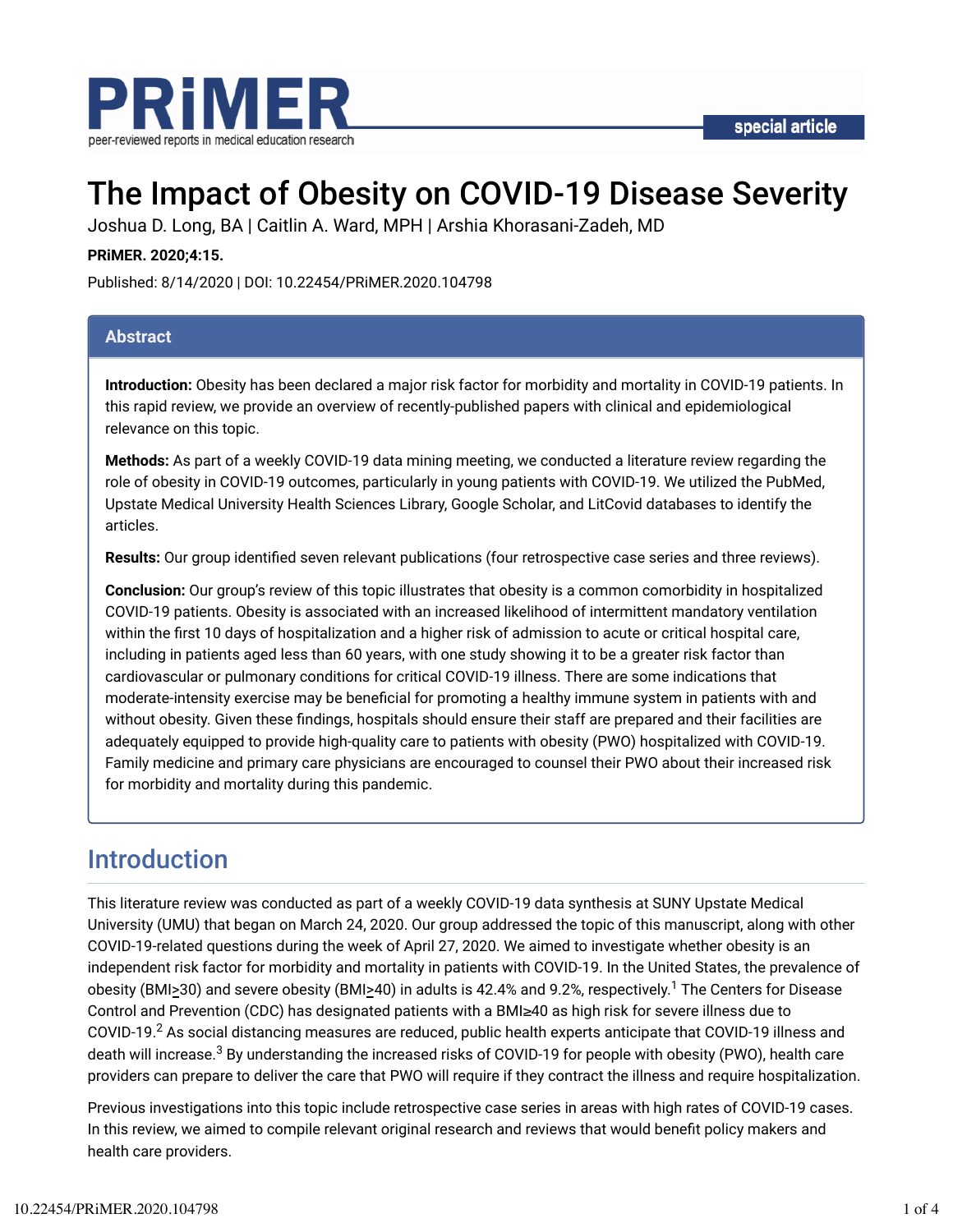### **Methods**

During a meeting of our COVID-19 investigation group, we compiled information on whether younger adults with obesity are at higher risk of developing severe symptoms or dying from COVID-19 versus their nonobese peers. Papers were obtained by searching PubMed, the Upstate Medical University Health Sciences Library database, Google Scholar, and the LitCovid database—a database developed by the National Institutes of Health that identifies 35% more relevant articles than conventional keyword searches for entries on COVID-19 topics. $^{\rm 4}$ 

### **Results**

We identified seven publications in response to this question. At the time of our literature review on April 27, 2020, most of the available literature on COVID-19 did not stratify outcomes in PWO by age. As a result the manuscripts here also do not. Although there was limited data stratified specifically for young PWO, we were nonetheless able to collect relevant information on PWO infected with SARS-CoV-2 in general, with some insights into how COVID-19 affects younger individuals.

A case series from Northwell Health of 4,170 sequentially hospitalized COVID-19 patients with BMI data found that obesity (BMI≥30) was the second most common comorbidity in the cohort, and 19.0% of patients were morbidly obese (BMI≥35).<sup>5</sup> These data provide a glimpse of the prevalence of obesity in hospitalized COVID-19 patients in the United States.

Two retrospective data analyses from the New York University (NYU) health system used data from patients with polymerase chain reaction (PCR)-confirmed COVID-19. The first study included 3,615 sequential COVID-19-positive patients who presented to the emergency department from March 4, 2020 to April 4, 2020.<sup>6</sup> PWO aged less than 60 years had significantly higher odds of being admitted to acute and critical care compared to individuals under 60 with a BMI<30. For PWO aged less than 60 years with a BMI between 30-34, these odds were 2.0 (95% CI 1.6-2.6) for those admitted to acute care, and 1.8 (95% CI 1.2-2.7) for those admitted to critical care. For PWO with BMI≥35 admitted to acute and critical care, these odds were 2.2 (95% CI 1.7-2.9) and 3.6 (95% CI 2.5-5.3), respectively. The authors highlighted that obesity may be a risk factor in hospital admission and the need for critical care in patients aged <60 years, especially in the United States.

The second study included all COVID-19 patients in the NYU system between March 1, 2020 and April 2, 2020, with follow up through April 7, 2020.<sup>7</sup> Of 1,999 hospitalized patients, 39.8% were obese, compared to 14.5% of nonhospitalized patients. Having a BMI >40 was one of the strongest predictors of hospitalization (OR 6.2, 95% CI, 4.2-9.3). Obesity was a significant risk factor for critical illness, surpassing any cardiovascular or pulmonary disease (BMI>30 adusted odds ration [AOR] 1.38, 95% CI 1.03-185, and BMI>40 AOR 1.73, 95% CI 1.03-2.9).

A retrospective study from Rhode Island included 103 consecutive adult patients hospitalized with COVID-19.<sup>8</sup> A multivariate regression, which adjusted for age, gender, race, diabetes, heart disease, obesity, severe obesity, and lung disease, found that severe obesity was the only risk factor significantly associated with intensive care unit admission (AOR 5.39, 95% CI 1.13, 25.64). Obese (BMI 30-34.9) and severely obese (BMI>35) individuals were significantly more likely to undergo intermittent mandatory ventilation (IMV) within 10 days of hospitalization (AOR 6.85, 95% CI 1.05, 44.82 and AOR 9.99, 95% CI 1.39, 71.69, respectively).

We included two reviews that looked at the possible benefits of aerobic exercise in preventing or mitigating the effects of COVID-19.<sup>9,10</sup> Both reviews suggest that moderate exercise should be recommended to boost immune system function during the COVID-19 pandemic. However, high intensity exercise may induce an inflammatory response and suppress the immune system if the individual participates in prolonged bouts of intensive exercise. This inflammatory response is thought to be caused by an increase in certain proteins, including serum amyloid A-4, myeloperoxidase, and plasma protease C1 inhibitor that increase during the recovery phase after intense exercise.<sup>11</sup>

Another review included in the literature search assessed mechanistic problems involved with PWO and COVID-19, including the limited number of bariatric beds in hospitals; difficulty with adjusting and transporting patients in these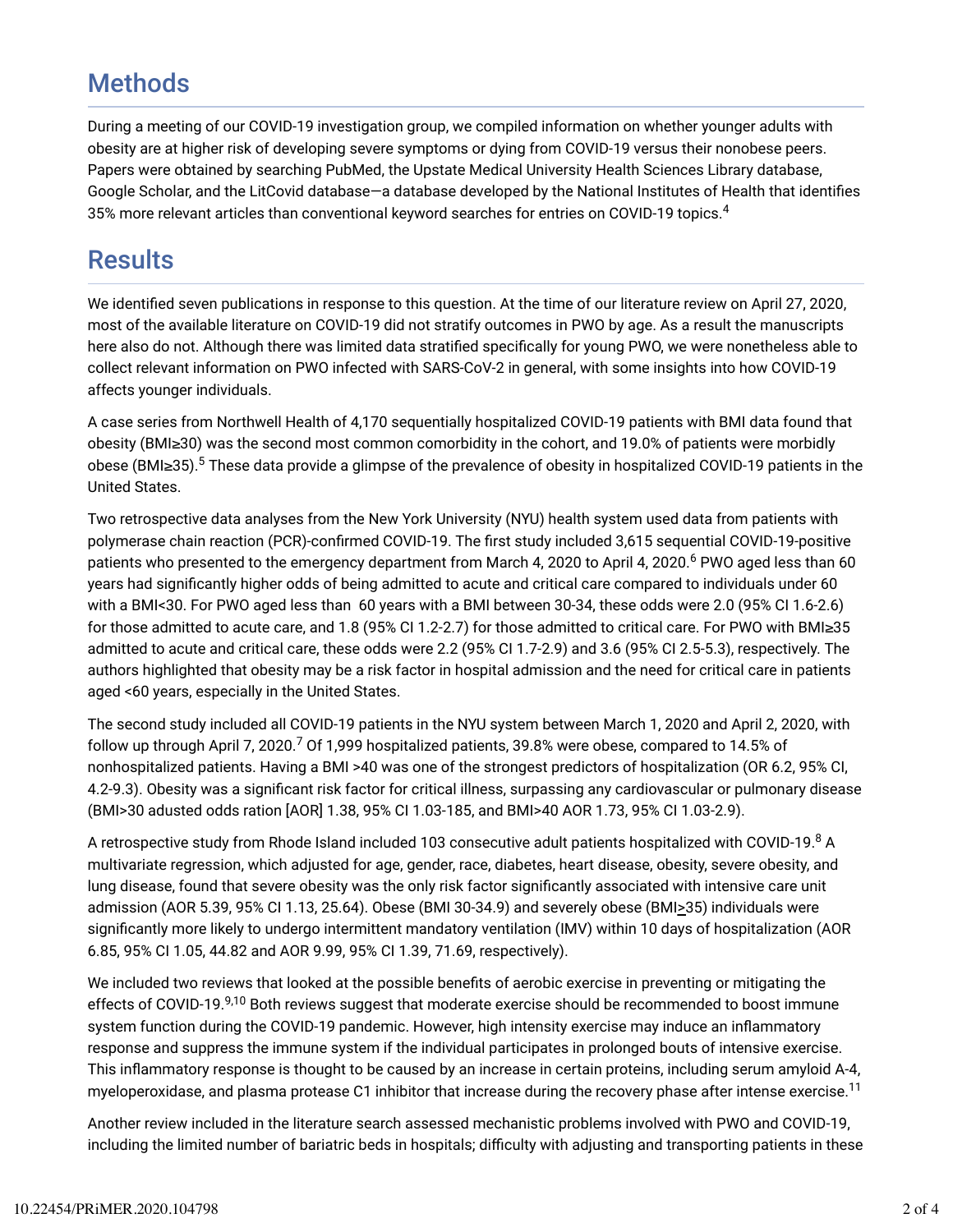beds; possibly compromised imaging due to machine weight limits; and difficulty with intubation in PWO. $^{12}$  The authors also suggest that the chronic inflammation caused by obesity is similar to the increased inflammatory response seen in COVID-19.

The results of this review, while brief, indicate that PWO who became infected with SARS-CoV-2 during the initial wave of the pandemic in the Northeastern United States experienced worse outcomes compared to nonobese individuals. Additionally, our review highlights the unique and significant logistical and procedural barriers that PWO and their physicians may confront when PWO with COVID-19 are admitted to the hospital. Our review of the literature also suggests that moderate exercise may support immune system health, which in turn may decrease the risk of patients developing severe symptoms if they become infected with COVID-19.

## **Conclusions**

Our review illustrates that in addition to being a common comorbidity in hospitalized COVID-19 patients, obesity has been associated with a higher risk of admission to acute or critical hospital care, including in patients younger than 60 years of age; higher rates of IMV within the first 10 days of hospitalization; and is a risk factor for critical illness due to COVID-19.

Based on the findings of this review and CDC guidance that BMI≥40 is a risk factor for severe COVID-19 illness, hospitals should strategize how to best utilize their expertise and supply chain to serve this patient population. Clinicians should consider encouraging exercise to all patients interested in taking an active role in potentially boosting their immune system. Policy makers should consider these findings when developing policies to reopen their communities.

Patients in medically high-risk groups are currently being counseled to modify their daily routines to stay safe during this pandemic. These data demonstrate that family medicine and primary care providers can play a key preventative role in the response to this pandemic by counseling PWO in routine visits (including through telemedicine) about their increased risk of COVID-19-related morbidity and mortality. Informing these patients that they are included in a high-risk group may further encourage them to avoid situations and environments with high infection risk.

This review has a number of limitations. This was not a systematic review. It should be viewed as a brief overview of relevant publications for clinicians and policy makers. Future research should include meta-analyses and retrospective data analyses from more geographically diverse patient populations. Additionally, stratifying outcomes by age among PWO would provide more insight into whether young PWO are an at-risk group in the COVID-19 pandemic.

### Acknowledgments

The authors thank Kate Bunch and Nick Bender, third-year medical students from SUNY Upstate Medical University College of Medicine, for their literature review contributions to this manuscript.

### Corresponding Author

Joshua D. Long, BA SUNY Upstate Medical University, College of Medicine, 750 East Adams Street, Syracuse, NY 13210-2375. longjo@upstate.edu

### **Author Affiliations**

Joshua D. Long, BA - SUNY Upstate Medical University, College of Medicine, Syracuse, NY Caitlin A. Ward, MPH - SUNY Upstate Medical University, College of Medicine, Syracuse, NY Arshia Khorasani-Zadeh, MD - Department of Medicine, SUNY Upstate Medical University